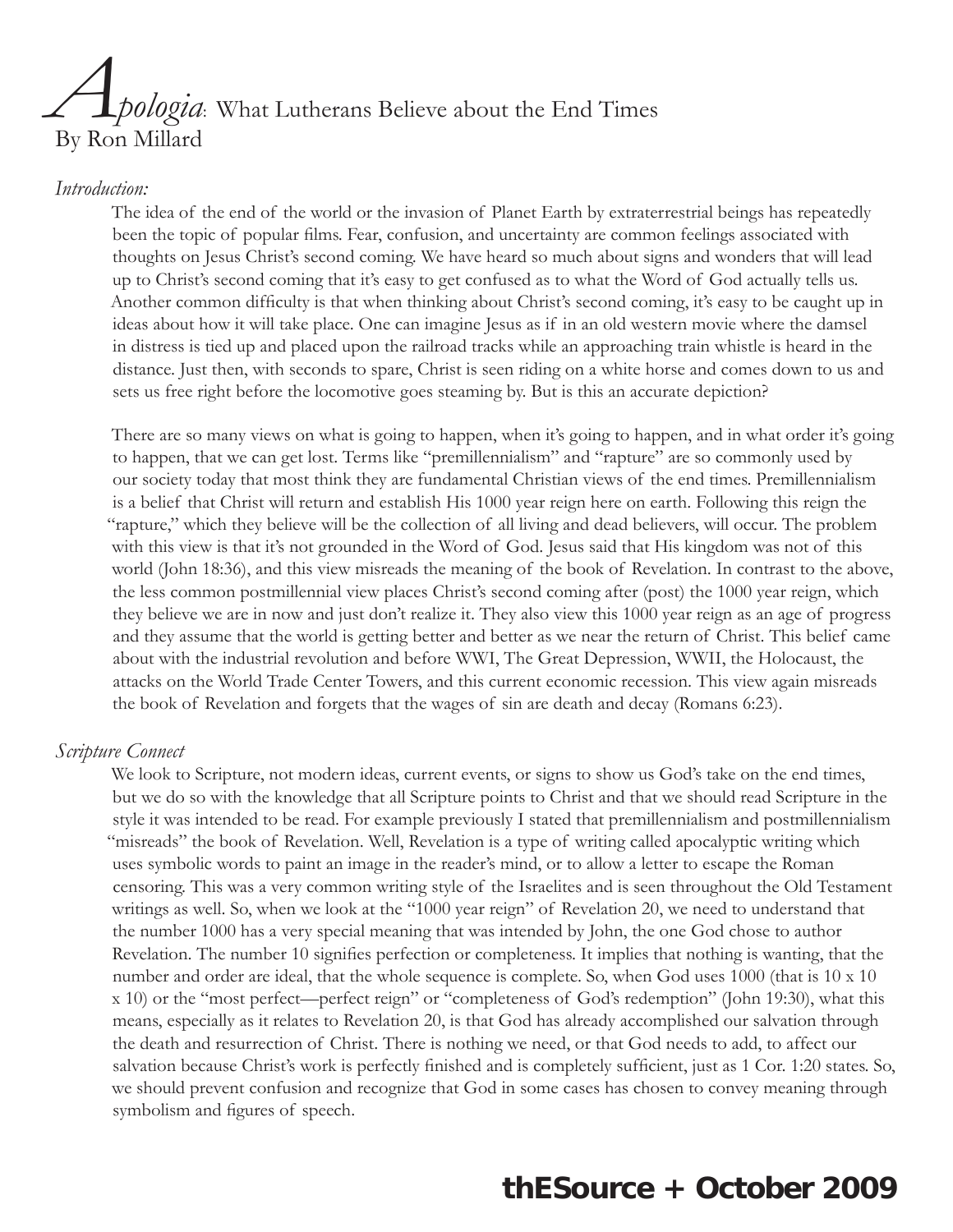To understand what signs and wonders will accompany the end times we should look to the Old Testament. The Old Testament believers awaited a future Redeemer who would fulfill the offices of Priest (Psalm 110:4), King (Zech 9:9), and Prophet (Deut. 18:15). The Old Testament writers look forward to the end time's kingdom of God when God's reign will become a reality experienced fully not only by Israel but by the entire world. These times of the kingdom of God would bring with it five fundamentals:

- 1. A Renewed Covenant which would bring forgiveness of sins and a keeping of God's promises made to Abraham, Israel, and David (Jer. 31)
- 2. The restoration of God's chosen repentant believing people, Israel (Ezek. 36)
- 3. The Outpouring of the Spirit (Joel 2; Ezek. 36; Isaiah 32,44)
- 4. "The Day of the Lord" would bring God's salvation to believers and wrath to unbelievers (Isaiah 12; Joel 2; Malachi 4)
- 5. Renewed Heaven and Renewed Earth (Isaiah 11, 32, 65, 66)

When we fast-forward to the cross and Jesus' crucifixion and resurrection we see the fulfillment of these five fundamentals. Jesus is the long awaited Redeemer who defeated sin, death, and the devil. When John the Baptist announced "repent, for the Kingdom of God is at hand" (Matt. 3:1) he was proclaiming Jesus as the Messiah and the reign of the kingdom of God. With Jesus life, death, and resurrection the five fundamentals are also realized:

- 1. The renewed covenant in Jesus which brings about forgiveness and God's blessings (1 Cor. 11:25; Heb. 8-10)
- 2. God's people now receive this forgiveness and all who believe are called the "New Israel" (Gal. 3:29; Rom. 9:6-8)
- 3. The promised outpouring of the Holy Spirit has already come in Christ (Acts 2; 8:14-17; 10:44-48; 19:1- 7; Eph. 1:13-14; Titus 3:5-6; 1 Cor. 6:19)
- 4. "The Day of the Lord" has arrived in Christ (Luke 19:44; Matt. 3:1-12; 2 Cor. 6:1-2)
- 5. The "New Israel", or Christians who are in Christ already participate in the new creation; they are, in fact, "a new creation" themselves (2 Cor. 5:17)

The Bible tells us that we are living in the most perfect—perfect reign of God, as people who have been redeemed ever since Jesus' birth, death and resurrection. Basically, the "1000 year reign" describes the current age of the church since the resurrection of Christ. Yet we Christians await the second coming of Jesus, when we will sin no more, we will dwell with the Lord along side of all believers throughout time, and we will experience creation renewed and in fellowship with God as He had designed it (2 Pet. 3:10-13; 1 Thess. 5:1-11). So we learn that we are living in the end times now but with joyful anticipation of what is to come. This is why we say we are living in the "now and not yet". All "signs" and checklists of events that have to occur have been completed through Christ. So now we are to be watchful, serve Him, and praise Him (Matt. 25; Rom. 13:11-14; 2 Thess. 2-3; James 5:7-11; 2 Pet. 3:11-18). For Jesus can return at any moment, as 1 Thess. 5:2-4 tells us, "For you know very well that the day of the Lord will come like a thief in the night".

### *Doctrinal Quotation*

Christ's second coming will be one event at which time He will, in the words of Martin Luther, "raise up me and all the dead, and give unto me and all believers in Christ eternal life" (Explanation to Third Article of the Apostles' Creed). Here Jesus will return to judge, giving eternal joy to believers and condemn those who don't believe to hell, which was established for Satan and his demons (AC XVII). This is where our hope lies; by faith we have been given the gift of eternal life with Christ. We have the blessed reassurance of knowing that we will be reunited with our deceased loved ones in the almighty presence of God. We will hunger and thirst no more, we will no longer experience the pangs of sin or its consequence of death.

## **thESource + October 2009**